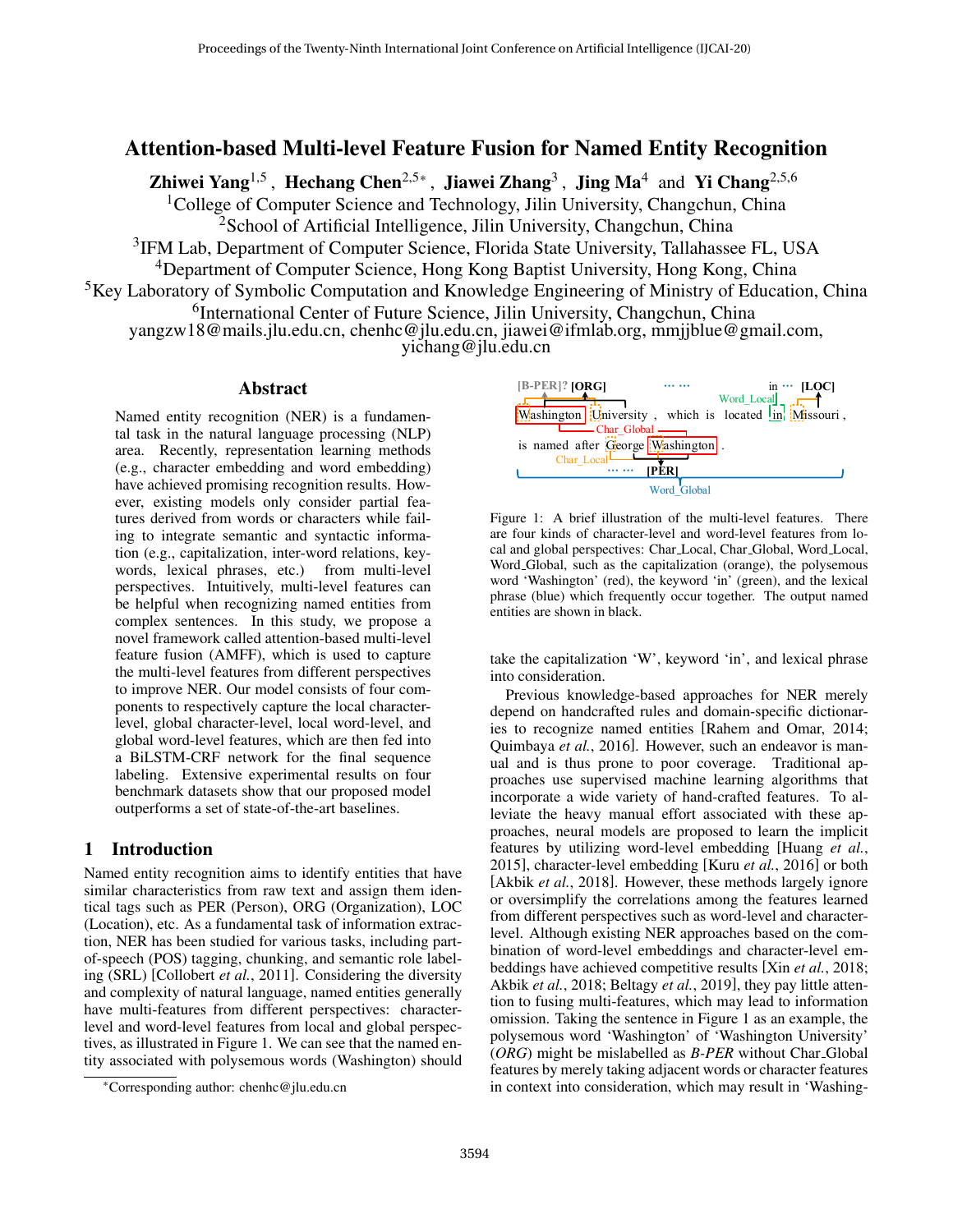ton University' being classified as *PER* by mistake.

To this end, we propose an attention-based multi-level feature fusion framework for NER, where the multi-level semantic and syntactic features of a given input sequence can be simultaneously captured from different views, as shown in Figure [1.](#page-0-0) Inspired by the transformer network[\[Vaswani](#page-6-8) *et al.*, [2017\]](#page-6-8), we explicitly employ four components for different purposes, namely the local character-level component, global character-level component, local word-level component, and global word-level component to process the input sequences. Then the fusion representation from the multi-level features is fed into the BiLSTM-CRF network for the final prediction.

The main contributions of this work are summarized as follows:

- An attention-based multi-level feature fusion (AMFF) framework is proposed for NER, which enables the multi-level features from diverse word-level and character-level perspectives to be integrated. To the best of our knowledge, this is the first effort in the literature that uses attention mechanisms to capture multi-level features of text from different perspectives.
- In this framework, local character-level, global character-level, local word-level, and global word-level components are designed to capture the features from the perspectives of capitalization, inter-word relations, keywords, and lexical phrases, respectively. It simplifies the problem and improves interpretability.
- Extensive validations on real-world benchmark datasets compared with the state-of-the-art models demonstrate the superiority of our proposed AMFF. Systematic analyses show an in-depth understanding of each component and the robustness of the AMFF framework.

# 2 Related Work

Existing NER studies are primarily based on word embeddings, character embeddings, and other embedding combinations, which are summarized as follows.

The first word embedding-based NER approach [\[Collobert](#page-6-0) *et al.*[, 2011\]](#page-6-0) adopted convolution neural networks (CNNs) to produce local features, and a conditional random field (CRF) layer to predict entity attributes, which achieved better performance than previous studies. In order to address the problem of long-distance dependency, the CNN layer was replaced by the bi-directional long short-term memory (BiLSTM) layer for the better selection of the global features [\[Huang](#page-6-3) *et al.*, [2015\]](#page-6-3). Furthermore, the combination of both CNN and BiL-STM highlights the performance improvement for linguistic sequence labeling [Liu *et al.*[, 2018\]](#page-6-9). However, these methods ignore the effect at the character level, which may lead to the omission of important information.

Word representations can be obtained from character-level embeddings as each sentence can be regarded as a character sequence. A character-level convolutional neural network (CharCNN) [Kim *et al.*[, 2016\]](#page-6-10) is proposed to extract local sub-word information, relying on LSTM to deal with context features and the softmax function for the final prediction, which highlights the character embeddings for NER. Moreover, character-level recurrent neural networks (CharRNN) [Kuru *et al.*[, 2016\]](#page-6-4) choose global features from the context and boost the performance of NER by using CRF. In addition, it achieves better performance in handling multiple languages [Dong *et al.*[, 2016\]](#page-6-11). However, methods based on character embeddings do not attach importance to word-level features, which may be biased as well.

Recent advances in NER demonstrate its great advantage in recognizing named entities based on the combination of embeddings [\[Akbik](#page-6-5) *et al.*, 2018; Yoon *et al.*[, 2019\]](#page-6-12). In order to capture both global and local features, existing methods rely on more types of embeddings, for example, BERT-based methods [\[Beltagy](#page-6-7) *et al.*, 2019] taking token embeddings, segment embeddings, and position embeddings into account for NER. Moreover, other additional information such as affix embeddings can also be used to augment the NER architec-ture [Yadav et al.[, 2018\]](#page-6-13). In addition, the multitask learning strategy [\[Zheng](#page-6-14) *et al.*, 2019] that divides the original task into multiple subtasks offers a new approach for nested NER. Although these methods achieve competitive results, few of them explore the attention mechanism for multi-level feature selection in NER, which does not make full use of the complete information.

Therefore, different from the existing models that mine information from merely one aspect, our model focuses on leveraging multi-level features from different perspectives, which can obtain more types of information and make a comprehensive final prediction.

## 3 The Proposed Framework

In this section, we introduce a novel method called AMFF, which can obtain multi-level features by parallel components and fuse them for sequence labeling.

Given an input sentence *S* composed of a sequence of words  $w_1w_2 \cdots w_n$ , where *n* is the total number of words, we assign each word  $w_i$  with one label  $y_i$  that takes one possible class from the named entity label set:  $y = {B\text{-}ORG, I\text{-}ORG, E\text{-}ORG, O, S\text{-}LOC, B\text{-}PER, \dots}$ , where *B-, I-, E-, S-*, and *O* tags respectively indicate the beginning, intermediate, ending position of the entities, entity with a single word, and other types. *ORG, LOC, and PER* are categorical abbreviations of organization, location, and person, respectively. Therefore, we formulate it modeled as a sequence labeling problem, that is,  $f : w_1w_2 \cdots w_n \rightarrow v_1v_2 \cdots v_n$ . Figure [2](#page-2-0) gives an overview of our proposed work, which is depicted in detail in the following subsections.

### 3.1 Embedding Layer

For a given input word sequence **w**, we represent each token in the sentence by adopting both word embedding and character embedding [\[Lample](#page-6-15) *et al.*, 2016]. From a word sequence, we obtain the word embedding of the  $i$ -th word as follows:

$$
\mathbf{x}_i^w = e^w(w_i) \tag{1}
$$

where  $e^w$  denotes a pretrained word embedding lookup table. In addition, the embedding of each character within the  $i$ -th word is denoted as follows:

$$
\mathbf{x}_{ij}^c = e^c(c_j) \tag{2}
$$

where  $e^c$  denotes the character embedding lookup which is randomly initialized.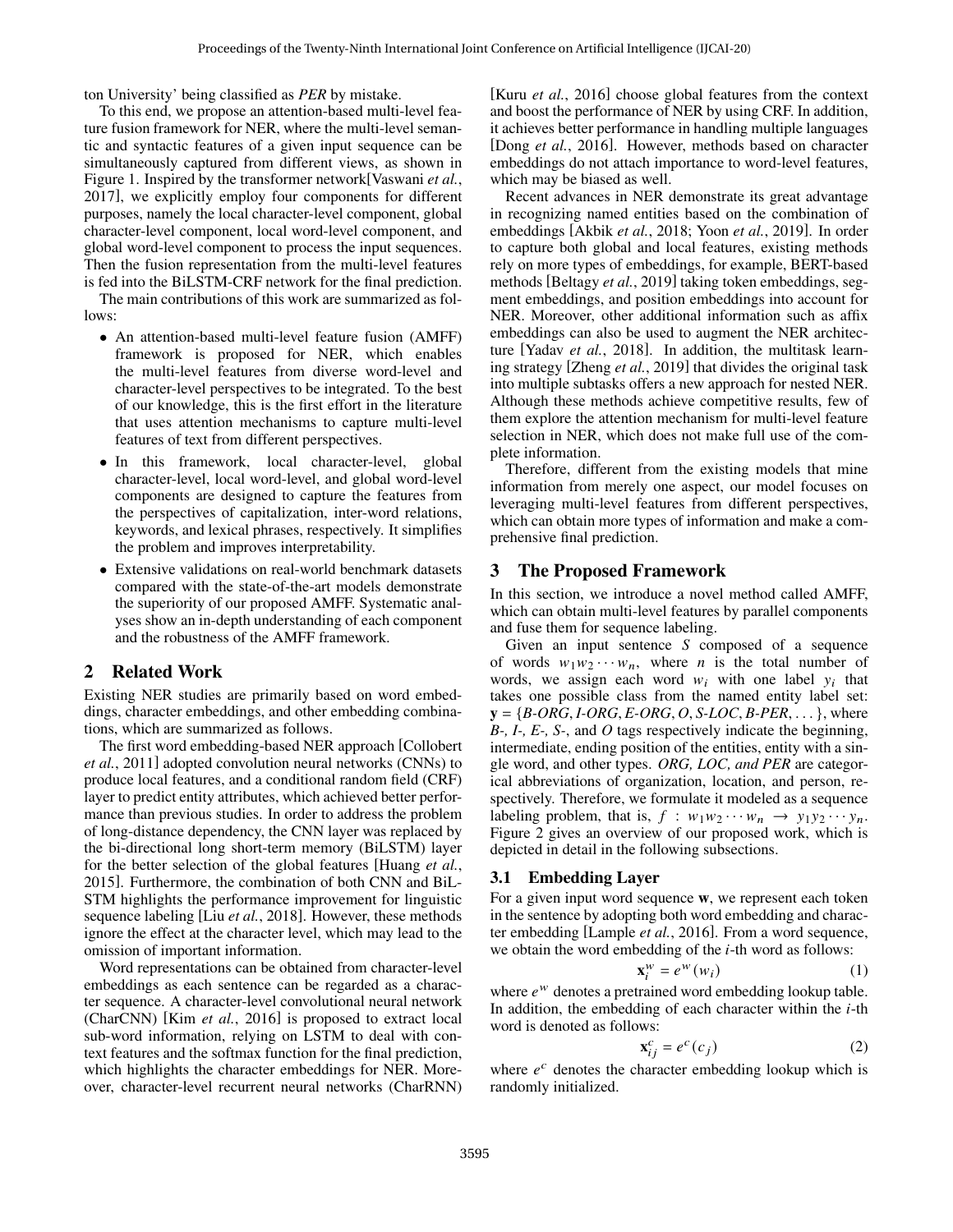<span id="page-2-0"></span>

Input **Washington University, which is located in Missouri, is named after George Washington.**

Figure 2: The attention-based multi-level feature fusion framework. Character embeddings and word embeddings of the sentence are taken as input for the feature selection layer. From this layer, we simultaneously distill character-level local feature (Char Local), character-level global feature (Char Global), word-level local feature (Word Local), and word-level global feature (Word Global). For convenience, we leave out the words labelled with O. Dashed arrows indicate a dropout operation is applied.

#### 3.2 Multi-level Feature Selection

#### Global Character-level Feature Selection

As demonstrated by the BiLSTM-CRF model [\[Huang](#page-6-3) *et al.*, [2015\]](#page-6-3), long-distance dependencies are important for NER, e.g., 'Washington' is relevant to both the past and future contexts, e.g., 'University' and 'George' in Figure [1.](#page-0-0) As the attention mechanism can relieve the limitation of encoding all information equally [\[Bahdanau](#page-6-16) *et al.*, 2014], we combine the BiLSTM network with the attention mechanism to facilitate NER in extracting global character-level features. Taking character embeddings  $\mathbf{x}_t^c$  as input at time step *t*, the contextual hidden state of BiLSTM can be expressed as follows:

$$
\mathbf{h}_t^{char} = [\overrightarrow{\mathbf{h}}_t^{char}; \overleftarrow{\mathbf{h}}_t^{char}]
$$
 (3)

where  $\vec{h}^{char}_{t}$  and  $\vec{h}^{char}_{t}$  denote the forward and backward ouputs of BiLSTM at time step  $t$ . Besides, we adopt the self-attention mechanism to effectively capture the relations between any two representations regardless of their distance [\[Vaswani](#page-6-8) *et al.*, 2017], e.g., 'Washington/*B-ORG*' is relevant but different from 'Washington/*E-PER*' in Figure [1.](#page-0-0) Concretely, we take  $\mathbf{h}^{char}_{t}$  as the input to obtain the global character-level representation  $\mathbf{h}^{CG}_t$  as follows:

$$
\mathbf{h}_t^{CG} = \tanh(\mathbf{W}_c[\mathbf{c}_t; \mathbf{h}_t^{char}])
$$
 (4)

$$
\mathbf{c}_t = \sum_s \alpha_{ts} \mathbf{h}_s^{char} \tag{5}
$$

$$
\alpha_{ts} = softmax(\mu_a^T \tanh(\mathbf{W}_1 \mathbf{h}_s^{char} + \mathbf{W}_2 \mathbf{h}_t^{char}))
$$
 (6)

Where  $\mathbf{c}_t$  is the context vector, and let  $\mathbf{h}_s^{char} = \mathbf{h}_t^{char}$  to obtain the additive attention weight  $\alpha_{ts}$ . **W**<sub>1</sub>, **W**<sub>2</sub>, and **W**<sub>c</sub> are weight matrices, and  $\mu_a$  is a vector of parameters, which are randomly initialized.

#### Local Character-level Feature Selection

As demonstrated by BiLSTM-CNN [\[Ma and Hovy, 2016\]](#page-6-17), convolutional neural networks (CNNs) have been proved to be useful in capturing character-level information, such as capitalization. Due to their sparse connectivity and parameter sharing, CNNs are able to effectively process the sequences in the current receptive field akin to the attention mechanism. Furthermore, the max pooling operation can be a great boost to capture the most significant feature [\[Kim](#page-6-10) *et al.*[, 2016\]](#page-6-10), which is why they are adopted together to capture local character-level features.

We employ CNN with a redundant position of input sequences masked to extract the character-level features, which can be expressed as follows:

$$
Conv(\mathbf{x}_t^c) = Mask(\mathbf{x}_t^c) * U \tag{7}
$$

where  **is the filter with filter width**  $k$  **set as 3. The convo**lution operation is typically denoted with an asterisk, and the masking function, *Mask*, simply sets the padded position of input sequences as zero.

Additionally, the max pooling operation, *Max*, is applied to capture the significant local features assigned with the highest value for a given filter [Kim *et al.*[, 2016\]](#page-6-10), such as the capitalization of 'M' for 'Missouri'. At time step  $t$ , the characterlevel representation from local view is obtained as follows:

$$
\mathbf{h}_t^{CL} = Max(Conv(\mathbf{x}_t^c))
$$
 (8)

#### Global Word-level Feature Selection

 $\sim$ 

As shown in previous works[\[Akbik](#page-6-5) *et al.*, 2018; [Yijin Liu and](#page-6-18) [Zhou, 2019\]](#page-6-18), word embeddings, especially pretrained word embeddings, play an important role in capturing word similarity and relations with other words. Therefore, global wordlevel features, such as lexical phrases where words frequently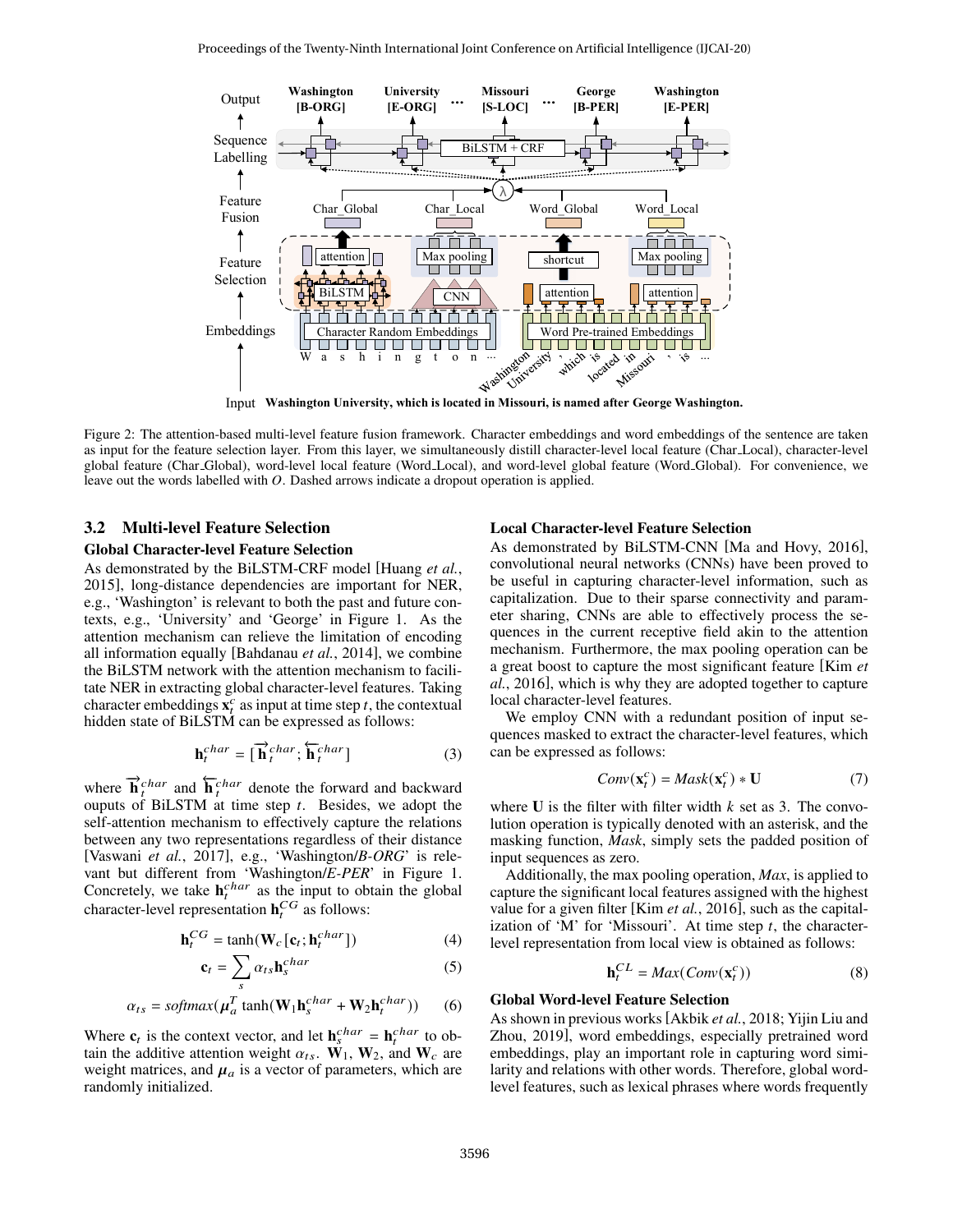co-occur, can be obtained by only using self-attention, which has the advantage of modeling dependencies between words without regard to their distance [\[Vaswani](#page-6-8) *et al.*, 2017], e.g., Label *LOC* frequently occurs after 'in'. Thus, we simply use basic dot-product attention as follows:

$$
Att(Q, K, V) = softmax(QKT)V
$$
 (9)

where query vectors  $\mathbf{Q} \in \mathbb{R}^{n \times d_w}$ , key vectors  $\mathbf{K} \in \mathbb{R}^{n \times d_w}$ and value vectors  $\mathbf{V} \in \mathbb{R}^{n \times d_w}$ .  $d_w$  denotes the dimension of each word embedding. It is noted that attention was computed without scaling to keep the scale in line with other representations. By setting  $\mathbf{Q} = \mathbf{K} = \mathbf{V} = \mathbf{x}_t^w$  at time step t, the word representation based on self-attention is obtained as follows:

$$
\mathbf{h}_t^{WG} = Att(\mathbf{x}_t^w, \mathbf{x}_t^w, \mathbf{x}_t^w)
$$
 (10)

In addition, we also tried to incorporate the BiLSTM network, however, this makes the result worse (e.g., AMFF\* in Table [2\)](#page-4-0). Therefore, we simply take  $h_t^{WG}$  as a shortcut for improving the gradient's backpropagation inspired by residual networks [He *et al.*[, 2016\]](#page-6-19).

#### Local Word-level Feature Selection

Inspired by the language model [Kim *et al.*[, 2016\]](#page-6-10), the max pooling operation facilitates the selection of prominent features, for example, we can distill local word-level features from inter-word relations based on the attention mechanism, such as the relevant keyword 'in' from the input sequence in Figure [1.](#page-0-0) Based on Equation [\(10\)](#page-3-0), the final representation of local word embeddings  $\mathbf{h}^{WL}_{t}$  is obtained as follows:

$$
\mathbf{h}_t^{WL} = Max(FFN(\mathbf{h}_t^{WG})) \tag{11}
$$

where *Max* indicates the max pooling, and *FFN* is a feedforward network.

### 3.3 Multi-level Feature Fusion

Multi-level feature fusion for the NER task is a robust and efficient strategy, which can take advantage of the most significant features to achieve better results. Feature fusion for NER aims to combine multiple relevant features into a global informative representation of original input sequences. During the fusing phase, we employ a concatenation strategy to fuse the multi-level features with an automatic adjustment. For conciseness, the final fusion representation of the multilevel features is obtained as follows:

$$
\mathbf{Z} = \lambda_1 \mathbf{h}_t^{CG} + \lambda_2 \mathbf{h}_t^{CL} + \lambda_3 \mathbf{h}_t^{WG} + \lambda_4 \mathbf{h}_t^{WL} \tag{12}
$$

where  $\mathbf{h}_t^{CG}$ ,  $\mathbf{h}_t^{CL}$ ,  $\mathbf{h}_t^{WG}$ , and  $\mathbf{h}_t^{WL}$  represent the features extracted from the above components.  $\lambda_i$  ( $i \in \{1, 2, 3, 4\}$ ) controls the degree of the importance for each component, which is randomly initialized. Moreover, this equation can be easily extended to other cases by adding more features.

### 3.4 Sequence Labeling for Final Prediction

The fusion representation with multi-level features is fed into a BiLSTM network to make full use of all the semantic and syntactic information at a higher level. In addition, CRF boosts the performance of NER by taking the neighbor labels into consideration to avoid mislabeling. For example, *I-ORG* can not follow *E-ORG* in the NER task with BIOES annotation. Therefore, we incorporate a CRF in the BiLSTM network to jointly decode the best chain of labels.

Formally, we suppose the fusion representation output from BiLSTM is  $\mathbf{r} = (\mathbf{r}_1, \mathbf{r}_2, \dots, \mathbf{r}_n)$ , with the corresponding generic label sequence  $\hat{\mathbf{y}} = (\hat{y}_1, \hat{y}_2, \dots, \hat{y}_n)$ . Given the input sequence **r**, the conditional probability [\[Ma and Hovy,](#page-6-17) [2016\]](#page-6-17) is defined as  $p(y|\mathbf{r}; \mathbf{W}, \mathbf{b})$  in CRF models as follows:

$$
p(\hat{\mathbf{y}}|\mathbf{r}; \mathbf{W}, \mathbf{b}) = \frac{\prod_{i=1}^{n} \psi_i(\hat{y}_{i-1}, \hat{y}_i, \mathbf{r})}{\sum_{y' \in \mathcal{S}(\mathbf{r})} \prod_{i=1}^{n} \psi_i(y'_{i-1}, y'_i, \mathbf{r})}
$$
(13)

where y' represents an arbitrary label of all possible ones  $(S(\mathbf{r}))$ , and  $\psi_i(y_{i-1}, y_i, \mathbf{r}) = exp(W_{y_{i-1}, y_i} \mathbf{r}_i + b_{y_{i-1}, y_i})$  where  $W_{y_{i-1}, y_i}$  and  $b_{y_{i-1}, y_i}$  are the weight parameter and bias parameter corresponding to label pair  $(y_{i-1}, y_i)$ .

<span id="page-3-0"></span>For CRF training, the objective of the model is to maximize the following log-likelihood, which is given by:

$$
L(\mathbf{W}, \mathbf{b}) = \sum_{i} \log(p(\hat{\mathbf{y}}|\mathbf{r}; \mathbf{W}, \mathbf{b}))
$$
 (14)

During the decoding phase, we search for the best label sequence  $y^*$  that maximizes the likelihood as follows:

$$
y^* = \underset{\hat{y} \in S(\mathbf{r})}{\arg \max} \ p(\hat{\mathbf{y}}|\mathbf{r}; \mathbf{W}, \mathbf{b}) \tag{15}
$$

Furthermore, for sequence labeling, we adopt Viterbi to calculate the final tag sequence efficiently.

## 4 Experiments

### 4.1 Datasets and Baseline Methods

To verify the effectiveness of the proposed framework, we conduct experiments on the following four datasets, CoNLL-2003 [\[Sang and De Meulder, 2003\]](#page-6-20), NCBI-disease [Doğan] *et al.*[, 2014\]](#page-6-21), SciERC [Luan *et al.*[, 2018\]](#page-6-22), and JNLPBA [Kim *et al.*[, 2004\]](#page-6-23). All datasets have been separated into train/develop/test sets, including 4/1/6/5 entity types, respectively. Table [1](#page-3-1) presents some statistics of the 4 datasets.

We compare our proposed model with the following classic (i.e., BiLSTM-CRF, BiLSTM-CNNs, and NeuralNER) and state-of-the-art (i.e., CS Embeddings, SciBERT, and CollaboNet) methods, respectively:

• BiLSTM-CRF [\[Huang](#page-6-3) *et al.*, 2015]: This applies the BiLSTM network to learn both past and future features of word embeddings with CRF for sequence labeling.

<span id="page-3-1"></span>

| Dataset           |      | train  | develop | test   |
|-------------------|------|--------|---------|--------|
| <b>CoNLL-2003</b> | #tok | 204567 | 51578   | 46666  |
|                   | #ent | 23499  | 5942    | 5648   |
| NCBI-disease      | #tok | 135701 | 23969   | 24497  |
|                   | #ent | 5134   | 787     | 960    |
| <b>SciERC</b>     | #tok | 45762  | 6571    | 13501  |
|                   | #ent | 5572   | 808     | 1683   |
| <b>INLPBA</b>     | #tok | 441905 | 50646   | 101039 |
|                   | #ent | 46390  | 4911    | 8662   |

Table 1: Statistics of these four datasets, #tok denotes tokens and #ent denotes entities.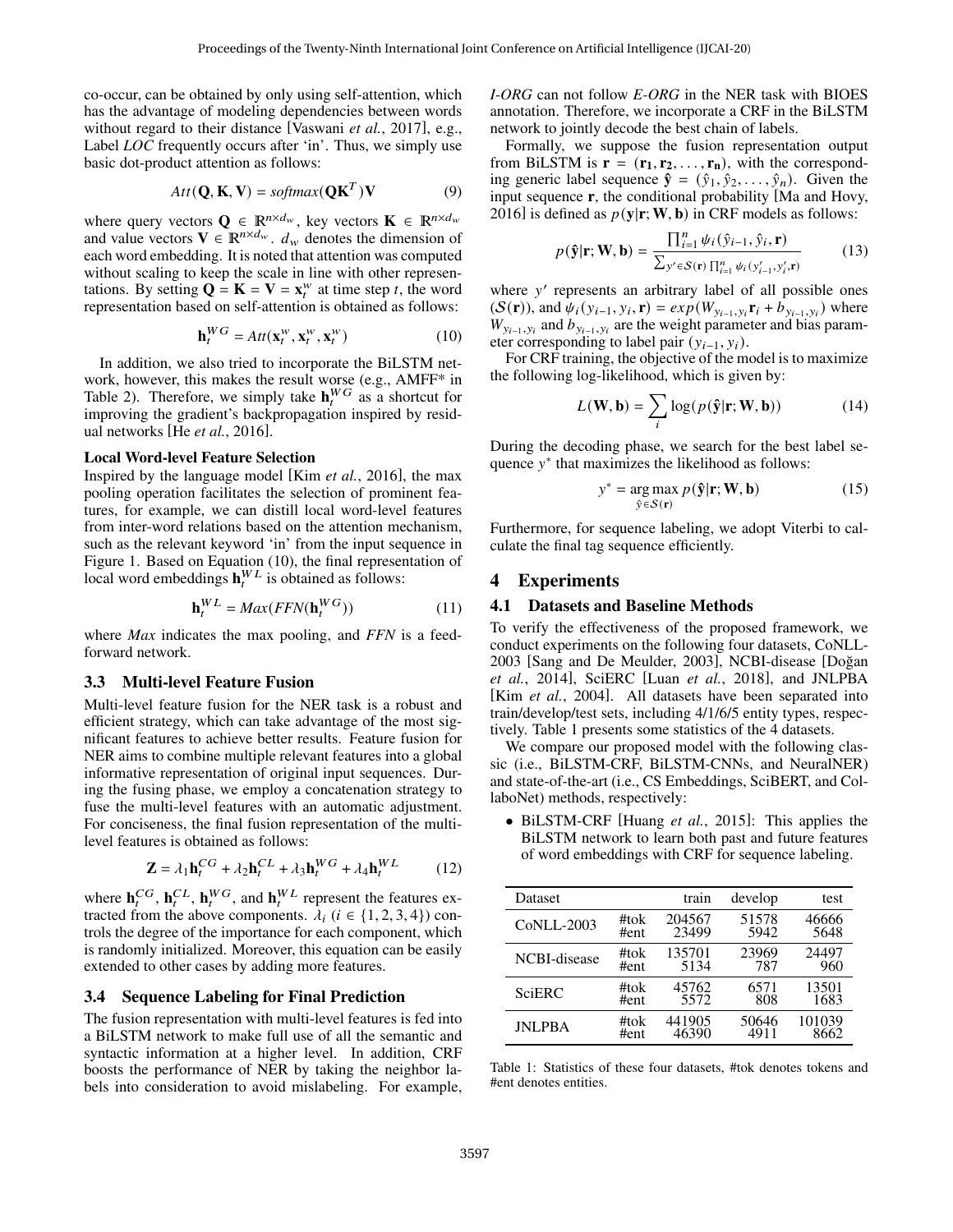<span id="page-4-0"></span>

| Model                           | CoNLL-2003 |         |          | NCBI-disease |         |          | SciERC  |         |          | <b>JNLPBA</b> |         |          |
|---------------------------------|------------|---------|----------|--------------|---------|----------|---------|---------|----------|---------------|---------|----------|
|                                 | $P(\%)$    | $R(\%)$ | $F1(\%)$ | $P(\%)$      | $R(\%)$ | $F1(\%)$ | $P(\%)$ | $R(\%)$ | $F1(\%)$ | $P(\%)$       | $R(\%)$ | $F1(\%)$ |
| BILSTM-CRF (2015)               | 92.78      | 87.43   | 90.02    | 85.47        | 74.32   | 79.51    | 67.83   | 47.83   | 56.09    | 73.47         | 68.27   | 70.77    |
| BILSTM-CNNs (2016)              | 91.35      | 91.06   | 91.21    | 82.61        | 76.67   | 79.52    | 68.01   | 50.18   | 57.75    | 73.96         | 70.52   | 72.20    |
| NeuralNER $(2016)$              | 90.88      | 90.62   | 90.75    | 85.67        | 64.30   | 73.46    | 67.43   | 47.15   | 55.49    | 73.08         | 71.56   | 72.31    |
| CS Embeddings (2018)            | 92.37      | 93.12   | 92.74    | 85.02        | 87.33   | 86.16    | 62.58   | 61.99   | 62.28    | 71.18         | 77.68   | 74.29    |
| SciBERT $(2019)$                | 88.46      | 89.13   | 88.79    | 84.32        | 89.06   | 86.63    | 63.83   | 65.42   | 64.61    | 70.73         | 80.36   | 75.24    |
| CollaboNet (2019)               | 87.31      | 81.47   | 84.29    | 80.50        | 81.42   | 80.95    | 64.32   | 56.43   | 60.12    | 72.92         | 82.42   | 77.38    |
| $AMFF*$                         | 94.95      | 90.74   | 92.80    | 90.23        | 85.62   | 87.86    | 67.90   | 57.33   | 62.17    | 80.37         | 79.69   | 80.03    |
| <b>AMFF</b> (without Attention) | 94.20      | 93.06   | 93.63    | 87.90        | 89.03   | 88.46    | 67.87   | 61.03   | 64.27    | 78.60         | 79.79   | 79.72    |
| <b>AMFF</b>                     | 94.83      | 94.12   | 94.48    | 89.60        | 94.76   | 92.11    | 71.01   | 65.86   | 68.34    | 79.09         | 81.99   | 80.51    |

Table 2: Experiment results on four benchmark datasets compared to the classic and state-of-the-art methods. Standard precision (P), recall (R), and F1 score (F1) are employed as evaluation metrics. AMFF\* indicates the BiLSTM network has been incorporated into the global word-level component.

- BiLSTM-CNNs [\[Chiu and Nichols, 2016\]](#page-6-24): This extracts character-level features using CNN, and word-level features from pretrained word embeddings, in addition to encoding partial lexicon matches in neural networks.
- NeuralNER [\[Lample](#page-6-15) *et al.*, 2016]: Similar to Chiu [\[Chiu](#page-6-24) [and Nichols, 2016\]](#page-6-24), this regards words as sequences of character and learn character-level features from a BiL-STM, rather than CNNs.
- CS Embeddings [Akbik *et al.*[, 2018\]](#page-6-5): It obtains context embeddings at character level, and the final representation is concatenated with pretrianed word embeddings.
- SciBERT (Beltagy2019) [\[Beltagy](#page-6-7) *et al.*, 2019]: This introduces a contextualized embedding model for scientific text based on BERT, which achieves the state-ofthe-art on several tasks.
- CollaboNet (Yoon2019) [Yoon *et al.*[, 2019\]](#page-6-12): This is built upon multiple identical single-task NER models (STMs) that send information to the proper model for more accurate predictions in the biomedical field.

In the experiment, we take both the pretrained word embedding GloVe [\[Pennington](#page-6-25) *et al.*, 2014] and the randomly initialized character embedding as input, and train our proposed model using SGD to perform backpropagation through time. To avoid overfitting, dropout is applied to the input of each component as well as the output of the feature fusion layer in our model. For time efficiency, we merely initialize the related hyper-parameter values according to the aforementioned baselines. We repeat the experiment with an early stopping strategy 10 times, and report the average performance on the test set as the final performance. We adopt the F1 metric and BIOES tagging scheme for all datasets.

## 4.2 Overall Results and Comparisons

Table [2](#page-4-0) gives the experiment results of AMFF and the baseline methods. For a fair comparison, we report their average results on the four benchmark datasets. Classic characterbased and word-based NER methods obtain lower F1 scores than recent methods on most benchmark datasets, because the final prediction in the BiLSTM-CRF network may be misled by the previous label due to insufficient information. To the best of our knowledge, SciBERT achieves state-of-the-art performance on NCBI-disease and SciERC, which depends on pretraining on a large corpus of scientific publications to generate contextualized embeddings. CollaboNet obtains the best result on JNLPBA due to multi-task learning, which may make a wrong prediction when an error is overlapped. However, classic methods achieve an F1 score of more than 90 on CoNLL-2003, which is slightly better than the result of SciB-ERT and CollaboNet. This is probably because these two methods are designed for academic and biomedical fields, respectively, which fail to capture general features such as local character features and lexical phrases from given sequences. In addition, CS Embeddings achieves the state-of-the-art with an F1 score of 92.74 on CoNLL-2003 and obtains competitive results on the other datasets, which merely takes the global word- and character-level features into consideration which is similar to a part of our proposed AMFF.

As shown in Table [2,](#page-4-0) our proposed method achieves the best results on the four benchmark datasets , which verifies its effectiveness. Specifically, obtaining global word-level features merely based on attention contributes to overall performance (compared with AMFF\*), which might because pretrained word embeddings have already provided inter-word relations in no need of BiLSTM. In addition, there would be a slight performance degradation if we get rid of attention from our model, which highlights the importance of incorporating multi-level features based on attention mechanisms.

# 4.3 Ablation Study

As Table [3](#page-5-0) shows, the AMFF with a single component is not good enough while the one with multiple components fusion tends to be more competitive, which might because the multilevel features captured from the four primary components (i.e., CG, CL, WG, and WL) contribute to the effectiveness of our model. Based on the attention mechanism, word-level components seem to be more effective than character-level components, which should be credited to the pretrained word embedding. For SciERC, when fusing three components, the F1 score decreases to 65.86, which could be due to the noise caused by the fusion components. However, in general, our proposed model tends to be more effective and robust with the number of fusion components increasing. This is mainly because all these components help to improve performance from multi-level perspectives.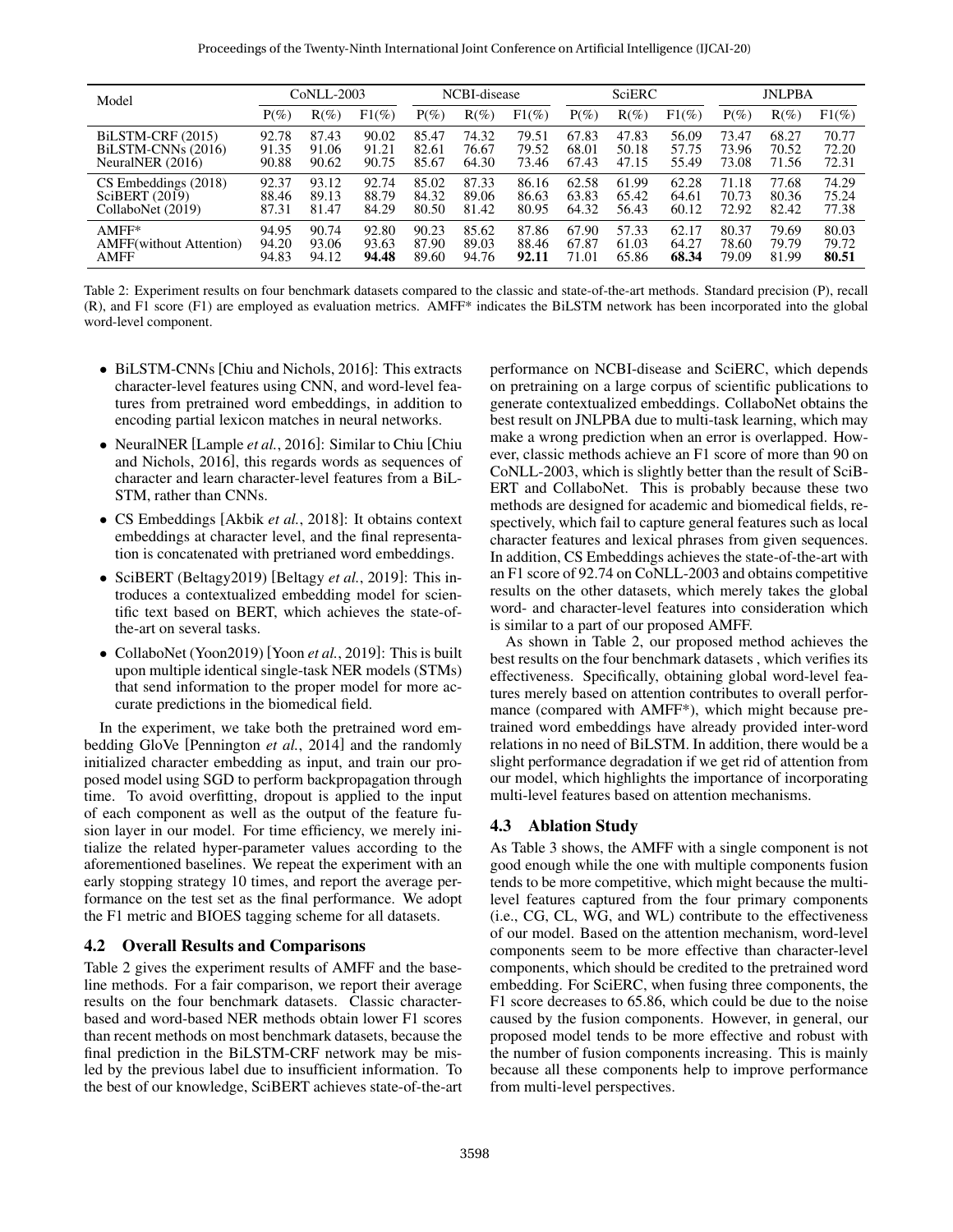<span id="page-5-0"></span>

| Component           | CoNLL-2003 |         |          | NCBI-disease |         |          | SciERC  |         |          | <b>JNLPBA</b> |         |          |
|---------------------|------------|---------|----------|--------------|---------|----------|---------|---------|----------|---------------|---------|----------|
|                     | $P(\%)$    | $R(\%)$ | $F1(\%)$ | $P(\%)$      | $R(\%)$ | $F1(\%)$ | $P(\%)$ | $R(\%)$ | $F1(\%)$ | $P(\%)$       | $R(\%)$ | $F1(\%)$ |
| AMFF <sub>-CG</sub> | 49.14      | 30.19   | 37.40    | 73.84        | 40.01   | 51.90    | 36.02   | 18.61   | 24.54    | 56.08         | 56.55   | 56.31    |
| AMFF CL             | 73.17      | 70.31   | 71.71    | 85.15        | 84.60   | 84.87    | 53.94   | 28.17   | 37.01    | 76.56         | 69.73   | 72.99    |
| AMFF WG             | 92.94      | 91.25   | 92.09    | 85.47        | 81.19   | 83.28    | 64.86   | 57.12   | 60.74    | 75.91         | 76.22   | 76.07    |
| <b>AMFF_WL</b>      | 93.20      | 91.97   | 92.58    | 87.22        | 86.20   | 86.71    | 64.91   | 64.01   | 64.46    | 78.33         | 71.45   | 74.74    |
| AMFF_WG_CG          | 93.43      | 92.28   | 92.85    | 87.03        | 86.89   | 86.96    | 68.47   | 64.52   | 66.44    | 77.15         | 79.43   | 78.27    |
| AMFF_WG_CG_CL       | 93.40      | 92.54   | 92.96    | 88.96        | 85.40   | 87.14    | 68.13   | 63.75   | 65.87    | 77.49         | 80.95   | 79.18    |
| AMFF_WG_CG_WL_CL    | 94.57      | 94.38   | 94.48    | 91.22        | 95.01   | 93.08    | 75.53   | 65.55   | 70.19    | 82.88         | 81.02   | 81.94    |

Table 3: Results of the ablation study of the AMFF framework on the develop set. 'WG', 'WL', 'CG', and 'CL' denote the global word-level component, local word-level component, global character-level component, and local character-level component, respectively.

<span id="page-5-1"></span>

| Washington University, which is located in Missouri, is     |  |  |  |  |  |  |  |
|-------------------------------------------------------------|--|--|--|--|--|--|--|
| named after George Washington.                              |  |  |  |  |  |  |  |
| Washington University: [ORG]; Missouri: [LOC];              |  |  |  |  |  |  |  |
| George Washington: [PER]                                    |  |  |  |  |  |  |  |
| Washington: [B-ORG], [B-PER]; University: [E-ORG], [E-PER]; |  |  |  |  |  |  |  |
| Missouri: [S-LOC]; George: [B-PER]; Washington: [E-PER]     |  |  |  |  |  |  |  |
| Washington: [B-ORG], [B-PER]; University: [E-ORG], [E-PER]; |  |  |  |  |  |  |  |
| Missouri: [S-LOC]; George: [B-PER]; Washington: [E-PER]     |  |  |  |  |  |  |  |
| Washington: [B-ORG]; University: [E-ORG];                   |  |  |  |  |  |  |  |
| Missouri: [S-LOC]; George: [B-PER]; Washington: [E-PER]     |  |  |  |  |  |  |  |
|                                                             |  |  |  |  |  |  |  |

Table 4: Case study. The bold words attract more attention.

### 4.4 Case Study for Detailed Analysis

Table [4](#page-5-1) shows a case study comparing our model with CS Embeddings [Akbik *et al.*[, 2018\]](#page-6-5) and SciBERT[\[Beltagy](#page-6-7) *et al.*[, 2019\]](#page-6-7) , which are more representative than the others. In the example, the polysemous word 'Washington' is likely to lead to ambiguity, i.e., the first 'Washington' denotes an organization (*ORG*) together with 'University' while the second should be categorized as a person (*PER*) in 'George Washington'. CS Embeddings and SciBERT may recognize 'Washington' as *B-ORG* or *B-PER* from the context, which causes 'University' to be erroneously labeled *E-PER* due to a lack of other auxiliary features. Different from the existing methods, the AMFF can easily recognize entities by taking more features of the original sequences into consideration, such as the lexical phrase and the keyword 'in', which is vital for distinguishing entity categorical labels. Furthermore, the AMFF put more emphasis on disambiguation based on self-attention, which enables the long-distance dependence to be captured, as shown in Figure [1.](#page-0-0) This demonstrates that our model has the advantage of distinguishing polysemous words by fusing multi-level features from different perspectives.

#### 4.5 Parameter Sensitivity Analysis

Four primary parameters, i.e., dropout rate, LSTM size, filter number, and batch size, are selected to verify the effect of parameters on the effectiveness of the AMFF. The dropout rate denotes what percentage of units will be dropped in a neural network, the LSTM size controls how many hidden state units there are in sequence labeling, the number of filters affects the output shape of the character-level CNN module, and the batch size controls training efficiency and the allocated resources. To study uncertainty in the output of our proposed model, we employ single-parameter sensitivity analysis by

<span id="page-5-2"></span>

Figure 3: Parameter sensitivity analysis of the AMFF framework.

varying one parameter while fixing the others each time. As shown in Figure [3,](#page-5-2) the AMFF keeps high performance while the parameter varies on the four benchmark datasets, which demonstrates that multi-level features contribute to NER, and further verifies the effectiveness and robustness of our proposed model.

## 5 Conclusion

This paper presents a novel AMFF framework, which effectively leverages multi-level features to predict entity categorical labels. The proposed framework captures character-level and word-level features from both global and local perspectives, e.g., capitalization, inter-word relations, keywords, and lexical phrases, by adopting attention mechanisms from different perspectives. Furthermore, the proposed framework can be easily extended by incorporating more features, such as affixe, to boost the performance of NER. The Experiment results demonstrate that the AMFF surpasses previous stateof-the-art models on CoNLL-2003, NCBI-disease, SciERC, and JNLPBA datasets.

# Acknowledgments

This work is partially supported by National Natural Science Foundation of China through grants No.61976102, No.U19A2065, and No.61902145. This work is also partially supported by NSF through grant IIS-1763365 and by FSU.